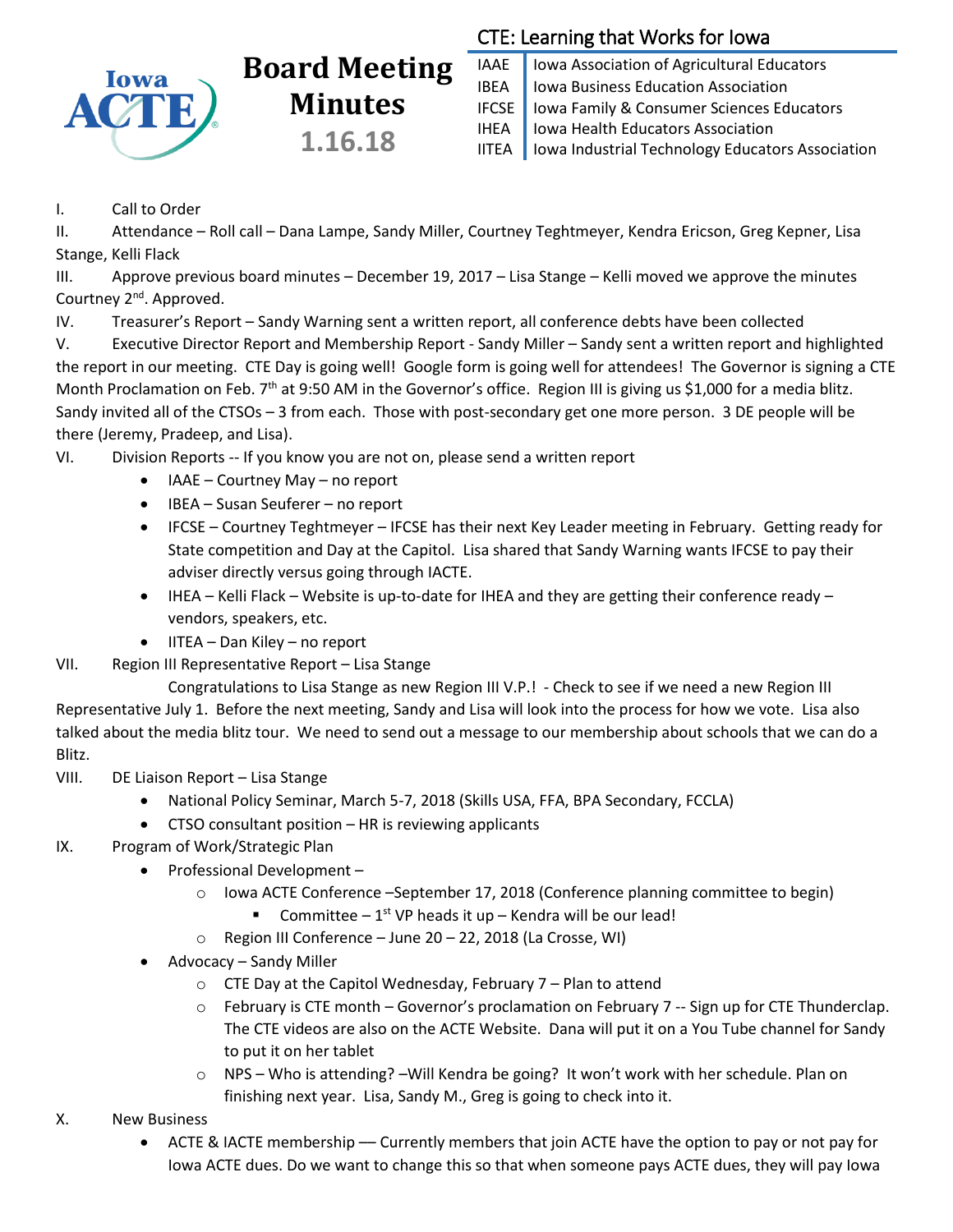dues also, unless they tell ACTE that they have already paid? Iowa ACTE and ACTE swap membership lists now. Sandy is asking the board if we want to change this to encourage Iowa ACTE membership. This is not a Unified question, but an Iowa membership conversation. If someone double-pays because of a state conference, Sandy M can look that up. Dana suggested that Sandy send out a letter to renew the dues for those that don't renew membership. We will ask for a motion at the next meeting.

- Grant management position -- Lots of applicants, Cindy Stover and Lisa will be reviewing with a rubric to determine who the Policy Committee will interview.
- ACTE areas of focus Be thinking of examples of how we focus on this in our state
	- o 1. Member value and engagement
	- o 2. Professional and leadership development
	- o 3. Advocacy and awareness
	- o 4. Strategic partnerships
	- o 5. Innovation
- XI. Next meeting February 20, 2018 (Change to February 13 Lisa will change the ZOOM Invitation)
- XII. Adjourn

#### **Executive Director Report**

#### **1. Upcoming Advocacy**

- **February is CTE Month**
- **CTE Day at the Capitol:** Wednesday, February 7; 9:00 3:00. Approximately 20 teachers committed earlier in the year to attend. There were several from each division. Now it is time to confirm attendance by registering on the Google form below. Attendance is not limited. Spread the word in your divisions. <https://docs.google.com/forms/d/1kehxk3ee8y0eHkICqeAC0oUUdRMT8VIe1Di9uzbQfVk/edit?usp=sharing>

The following documents were sent to 2017 -2018 Division Presidents, CTSO State Advisers, Dept. of Ed Bureau of CTE individuals, Iowa ACTE Board of Directors and all teachers who had committed to attend earlier in the year.

-Information Letter -FAQ Sheet about the use of the Capitol -Map of the Capitol complex

-Sample Conversation to use when contacting legislators

In addition, an E-blast to all Iowa ACTE members will be sent inviting them to attend and register.

- **Governor Reynolds Proclamation:** A Proclamation Request was submitted and approved. Governor Reynolds will sign a Proclamation declaring February as Career and Technical Education Month, on February 7, 2018 at 9:50 a.m. in the formal governor's office. CTSOs have all been invited through their State Directors to bring up to 3 individuals with one additional individual if there is a post-secondary chapter. Pradeep, Jeremy and Lisa have been invited and have graciously accepted. Iowa ACTE Division Presidents have been invited, as well. We have room for some others. Who from the board will be in attendance? Who from business and industry shall we invite? Do we want to use this as a kickoff to our year-long media blitz?
- **NPS** March- rooms have been reserved for students, waiting to hear from ACTE about registration fee**.**
- **2. Website updates:**